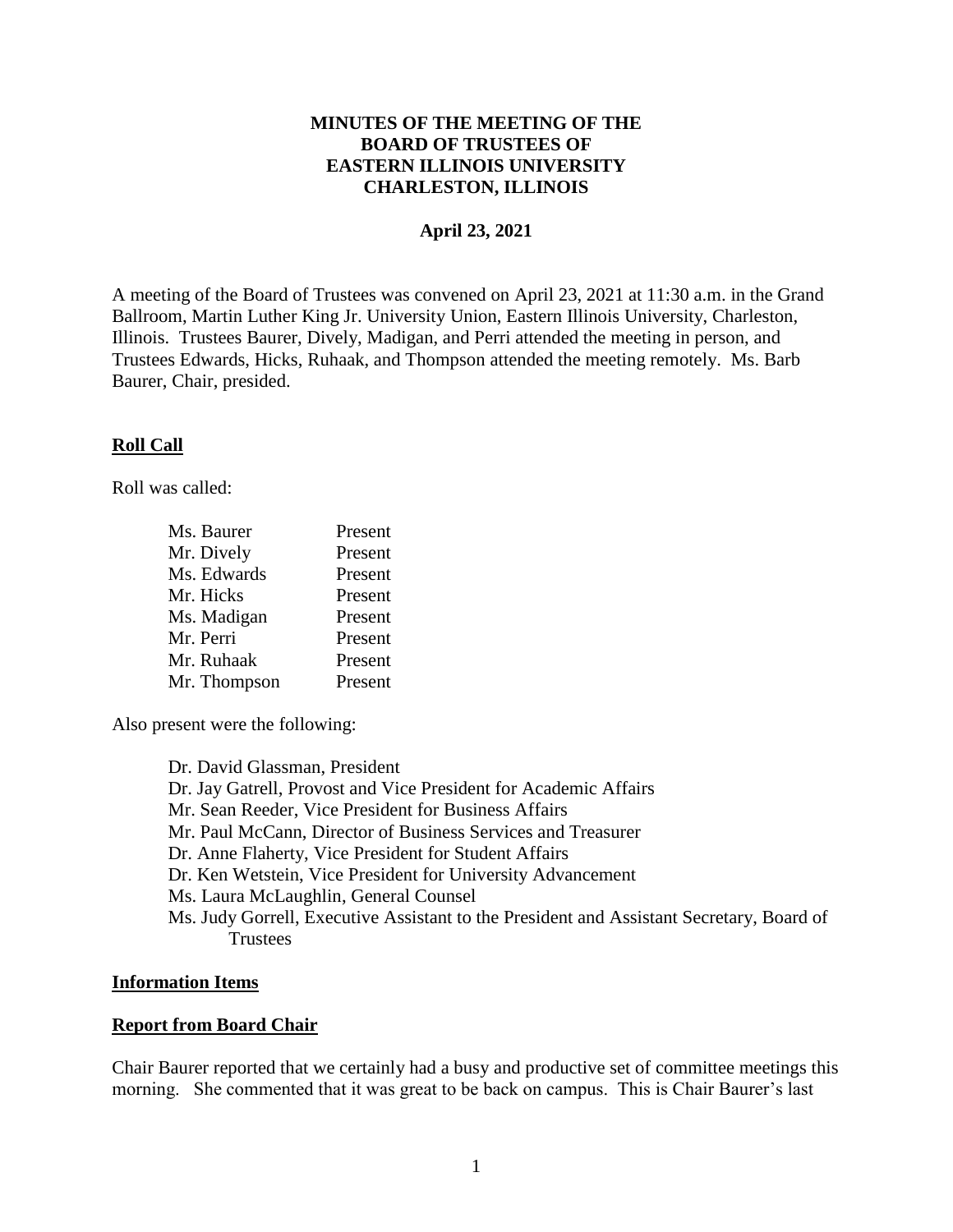meeting. It is a distinct honor to work with the Board members, President Glassman, and his leadership team. She thought her time was going to be easy. What a respect she has for the President of EIU, his leadership team, faculty, and staff on how they approach COVID to keep students in place. It has heightened my respect for EIU and how special EIU is.

# **Committee Reports**

## Executive/Planning Committee

Dr. Glassman introduced Mr. Marty Simmons, our new Head Men's Basketball Coach. Coach Simmons was certainly excited and looking forward to a great season. Dr. Glassman presented a Springfield Update. The Governor has proposed a flat budget for higher ed. Dr. Glassman, Provost Gatrell, VP Reeder, Paul McCann, and Katie Anselment testified before both Higher Ed Appropriations Committees. The general impression in Springfield is that EIU is a good steward of our financial dollars. Today is the deadline for bills to get through committee. Dr. Glassman reported on IBHE and their 10-year strategic plan. He also reported on COVID and how pleased we are about low numbers of positive cases on campus. EIU is encouraging and motivating people to get vaccinated.

### Finance/Audit Committee

Trustee Madigan reported that the committee heard about the YTD FY21 Budget Status Report with a couple of takeaways: the financial impact from this year's winter storm and the good news is that we are in good shape for the rest of the year. VP Reeder talked about the Federal funds we received. Ms. Leigh Moon discussed the Internal Audit Charter which has to be approved periodically. There are several purchase items on the agenda in the afternoon. Some of the other action items discussed in great detail this morning were the tuition rate recommendation, the student fee adjustments and housing and dining rate recommendations. The committee also received an explanation of the deferred compensation plan for EIU.

### Board Regulations – No report.

# Academic and Student Affairs Committee

Trustee Edwards reported that six faculty members were recommended for promotion and tenure. Dr. Gatrell provided an update on academic planning for Fall 2021. No guidelines have been received from IBHE. Dr. Gatrell believes we have the capacity to deliver a face-to-face experience for the vast majority of our students. The committee received an HLC Quality Initiative update. In 2019-20 the University selected one initiative, diversity and hiring practices. Trustee Edwards added that HLC is Eastern's accrediting body. Dr. Flaherty announced that our current Chief of Police will retire at the end of September 2021. This will provide an opportunity to address community policing. Mr. Nathan Wehr, Director of Fraternity and Sorority Programs, presented a report on fraternity and sorority life.

### University Advancement & Alumni Relations Committee

Trustee Ruhaak reported that VP Wetstein provided the giving and donation metrics for the third quarter. Donors are down year over year. The last quarter is the time to push everyone to give. We received several updates: we had another successful giving day amounting to approximately \$150,000; investments, direct mail, and other marketing opportunities; and a big wave of direct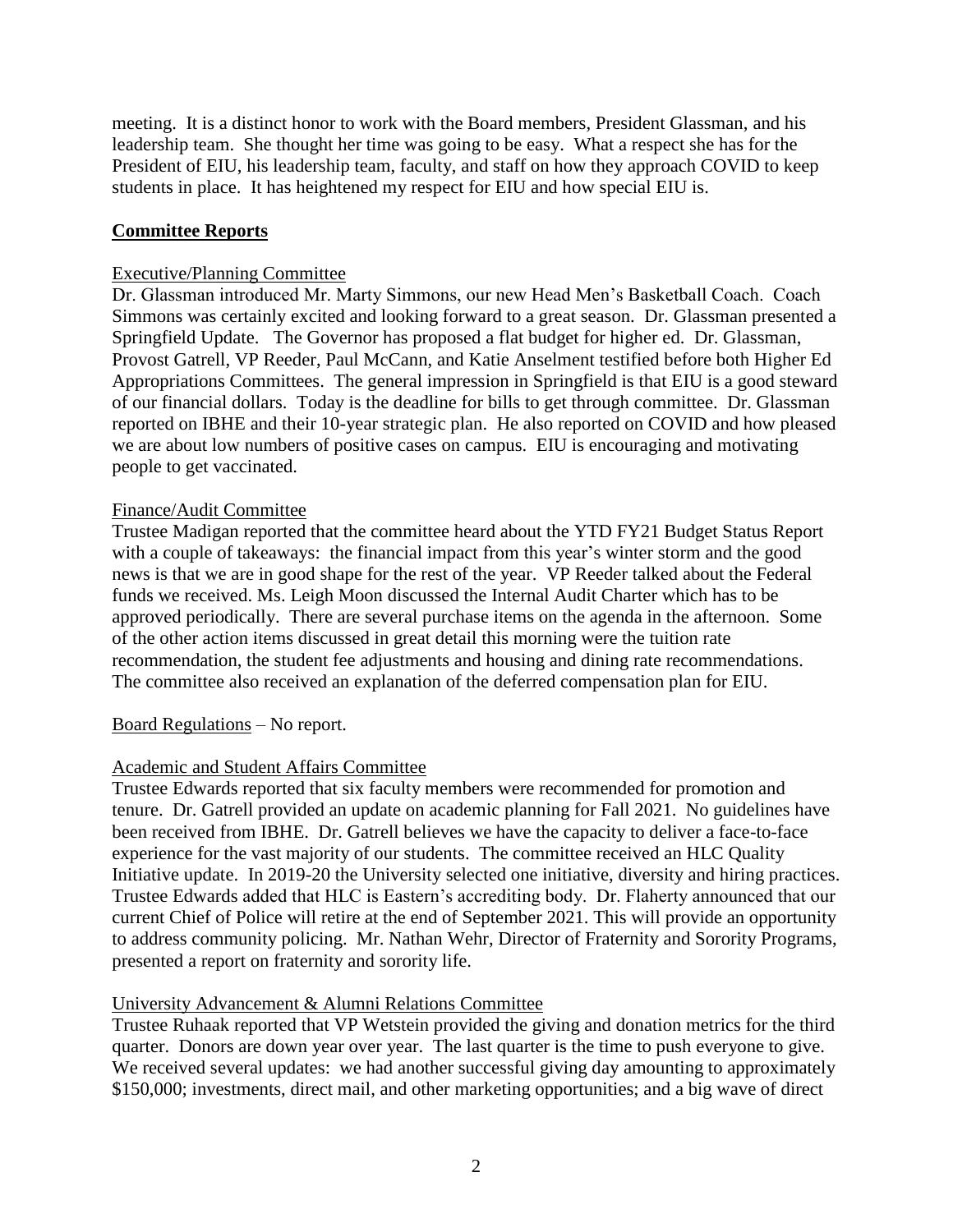mail scheduled for May and June. An Alumni Association meeting is scheduled for tomorrow. Finally, Mr. Jonathan McKenzie talked about the Heritage Society, our planned giving initiative and where we are this year with donations..

## **Action Items**

A. Mr. Ruhaak moved to approve the minutes of the Board Meeting on January 22, 2021. Ms. Madigan seconded the motion.

Roll was called and the vote was as follows:

| Mr. Dively   | Yes |
|--------------|-----|
| Ms. Edwards  | Yes |
| Mr. Hicks    | Yes |
| Ms. Madigan  | Yes |
| Mr. Perri    | Yes |
| Mr. Ruhaak   | Yes |
| Mr. Thompson | Yes |
| Ms. Baurer   | Yes |
|              |     |

Motion carried.

B1. Ms. Madigan moved to approve the purchase of various books, periodicals, and Electronic Resources for Booth Library from EBSCO Industries Inc. Cary, IL. This is a sole source vendor, and the cost is not to exceed \$500,000.00. There was no BEP goal set for this purchase. The fund source is Appropriated and Income Funds. Ms. Edwards seconded the motion.

Roll was called and the vote was as follows:

| Yes |
|-----|
| Yes |
| Yes |
| Yes |
| Yes |
| Yes |
| Yes |
| Yes |
|     |

Motion carried.

B2. Mr. Dively moved to approve the Group Insurance Reimbursement. Eastern's prorated share of the shortfall, determined by the Illinois Board of Higher Education, is \$1,713,300 to be paid in four installments of \$428,325. The sources of funds are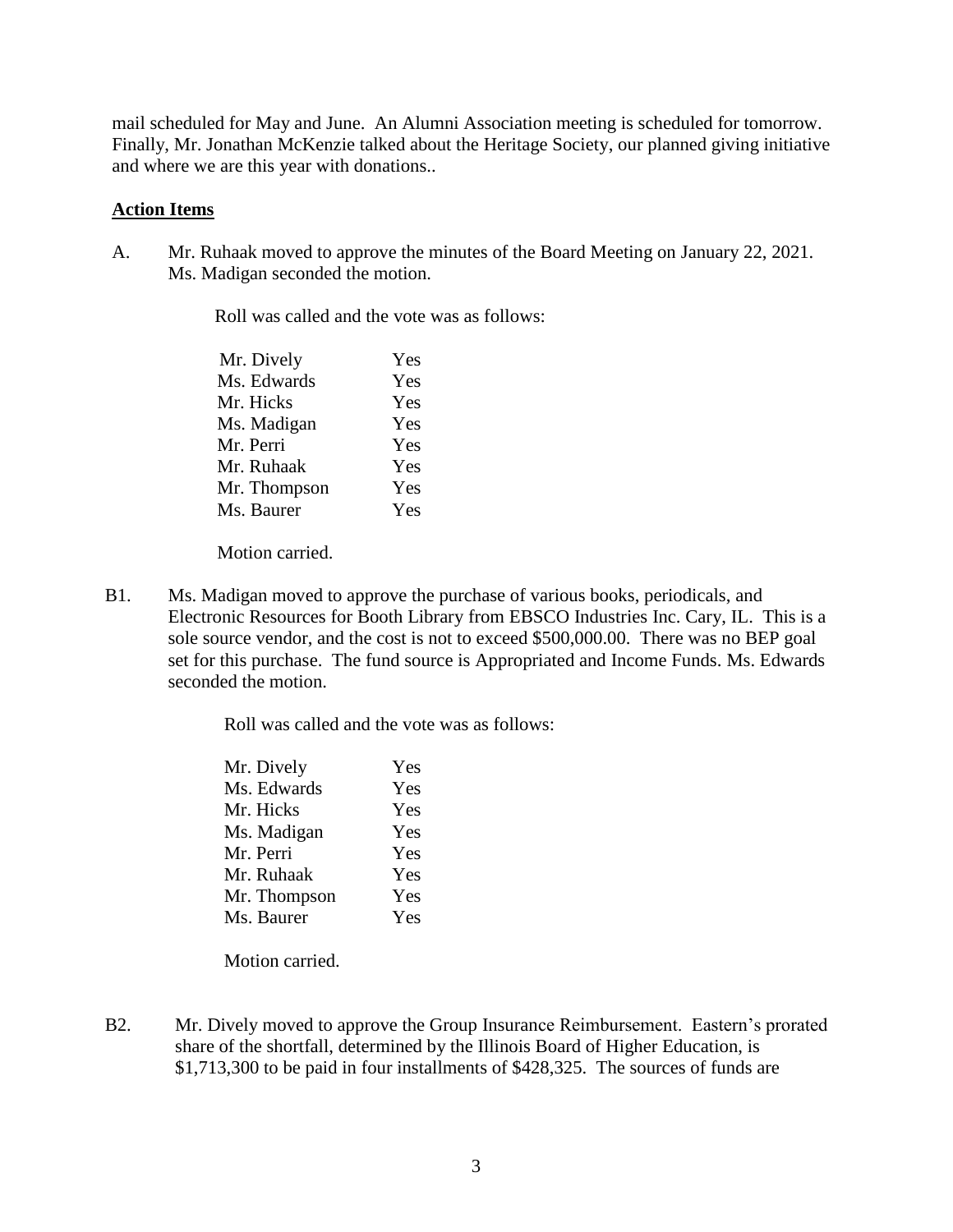Income and Local Funds. This purchase is mandated by the State of Illinois, and no BEP goal was established for this purchase. Mr. Ruhaak seconded the motion.

Roll was called and the vote was as follows:

| Yes |
|-----|
| Yes |
| Yes |
| Yes |
| Yes |
| Yes |
| Yes |
| Yes |
|     |

Motion carried.

B3. Ms. Edwards moved to approve the purchase of a membership in CARLI and access to several databases for Booth Library from the University of Illinois, CARLI, in Champaign, IL. This is a sole source vendor, and the cost is not to exceed \$430,000. The fund source is Appropriated and Income Funds. There was no BEP goal set for this purchase Mr. Thompson seconded the motion.

Roll was called and the vote was as follows:

| Mr. Dively   | Yes |
|--------------|-----|
| Ms. Edwards  | Yes |
| Mr. Hicks    | Yes |
| Ms. Madigan  | Yes |
| Mr. Perri    | Yes |
| Mr. Ruhaak   | Yes |
| Mr. Thompson | Yes |
| Ms. Baurer   | Yes |

Motion carried.

B4. Ms. Edwards moved to approve the Printing Services from Fineline Printing Group, Indianapolis, IN at a cost not to exceed \$350,000. This purchase item is for the period July 1, 2019 through June 30, 2021. Recently the cost has increased to a level that needs Board approval. Fineline Printing Group is a 100% self-performing certified Minority Business Enterprise (MBE). Mr. Thompson seconded the motion.

| Mr. Dively  | <b>Yes</b> |
|-------------|------------|
| Ms. Edwards | <b>Yes</b> |
| Mr. Hicks   | <b>Yes</b> |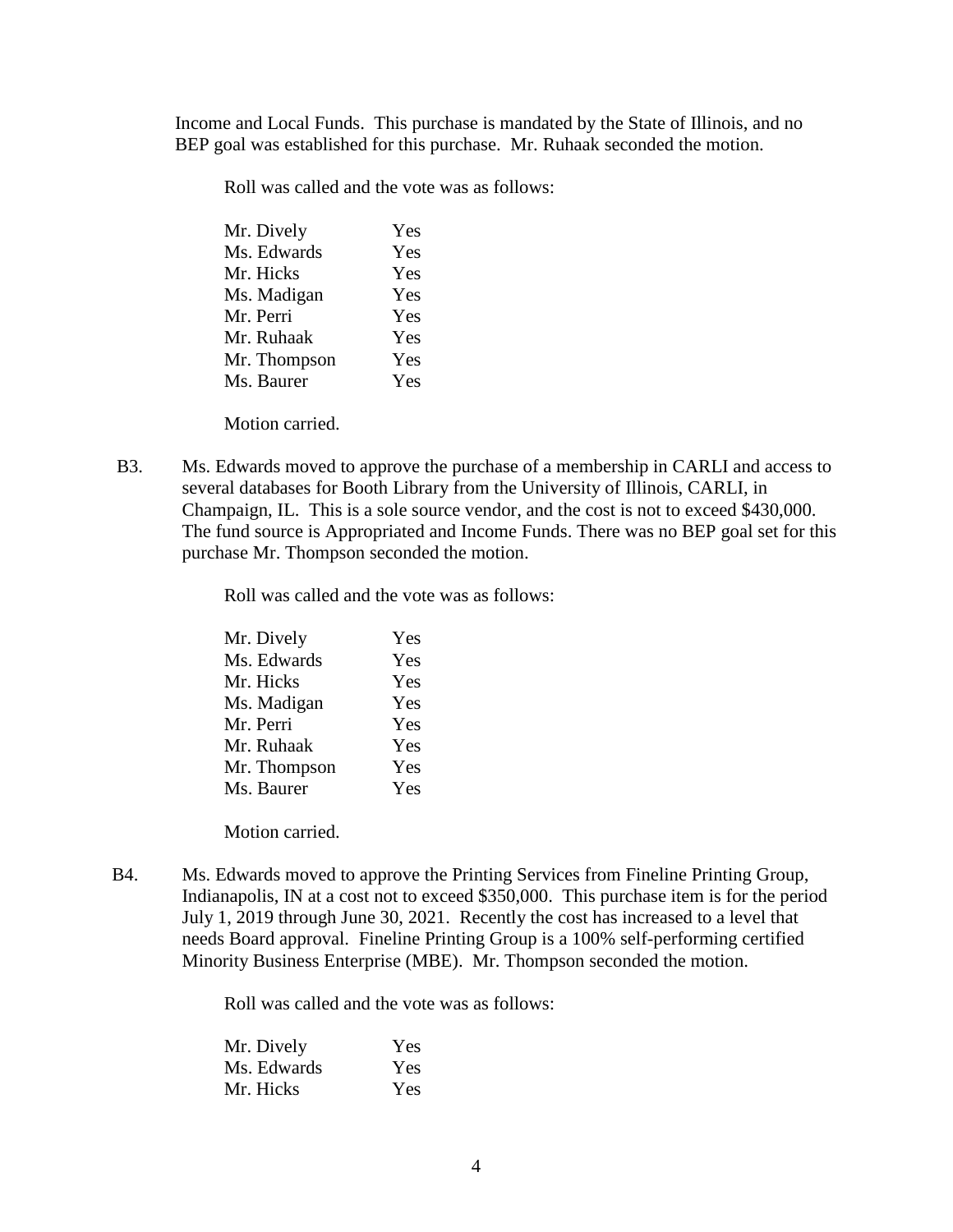| Ms. Madigan  | <b>Yes</b> |
|--------------|------------|
| Mr. Perri    | Yes        |
| Mr. Ruhaak   | Yes        |
| Mr. Thompson | <b>Yes</b> |
| Ms. Baurer   | Yes        |

Motion carried.

B5. Ms. Edwards moved to approve the purchase of the annual supply of Fuel and Gasoline from South central FS Inc, Effingham, IL at a cost not to exceed \$300,000.00 annually. This purchase is for the period of July 1, 2021 through June 30, 2026 with the option to renew for one additional five-year period. There are no BEP vendors registered to provide fuel and gasoline in this area, so no BEP goal was established. The fund source is Appropriated, Local and Revenue Bond.

Roll was called and the vote was as follows:

| Yes |
|-----|
| Yes |
| Yes |
| Yes |
| Yes |
| Yes |
| Yes |
| Yes |
|     |

Motion carried.

C. Tuition

Ms. Edwards moved to approve the Tuition Recommendation for FY22

#### **Proposed FY22 Tuition (Fall 2021, Spring 2022, Summer 2022)**

**Undergraduate** - A student who has not earned the baccalaureate degree will pay the following tuition:

#### **Illinois Resident**

|                                                         | <b>Present</b> | <b>Proposed</b> | <b>Increase</b> |
|---------------------------------------------------------|----------------|-----------------|-----------------|
| FY22 New Students – Per Semester Hour                   |                | \$315.74        |                 |
| Continuing, Non-guaranteed Students – Per Semester Hour | \$302.00       | \$308.04        | \$6.04          |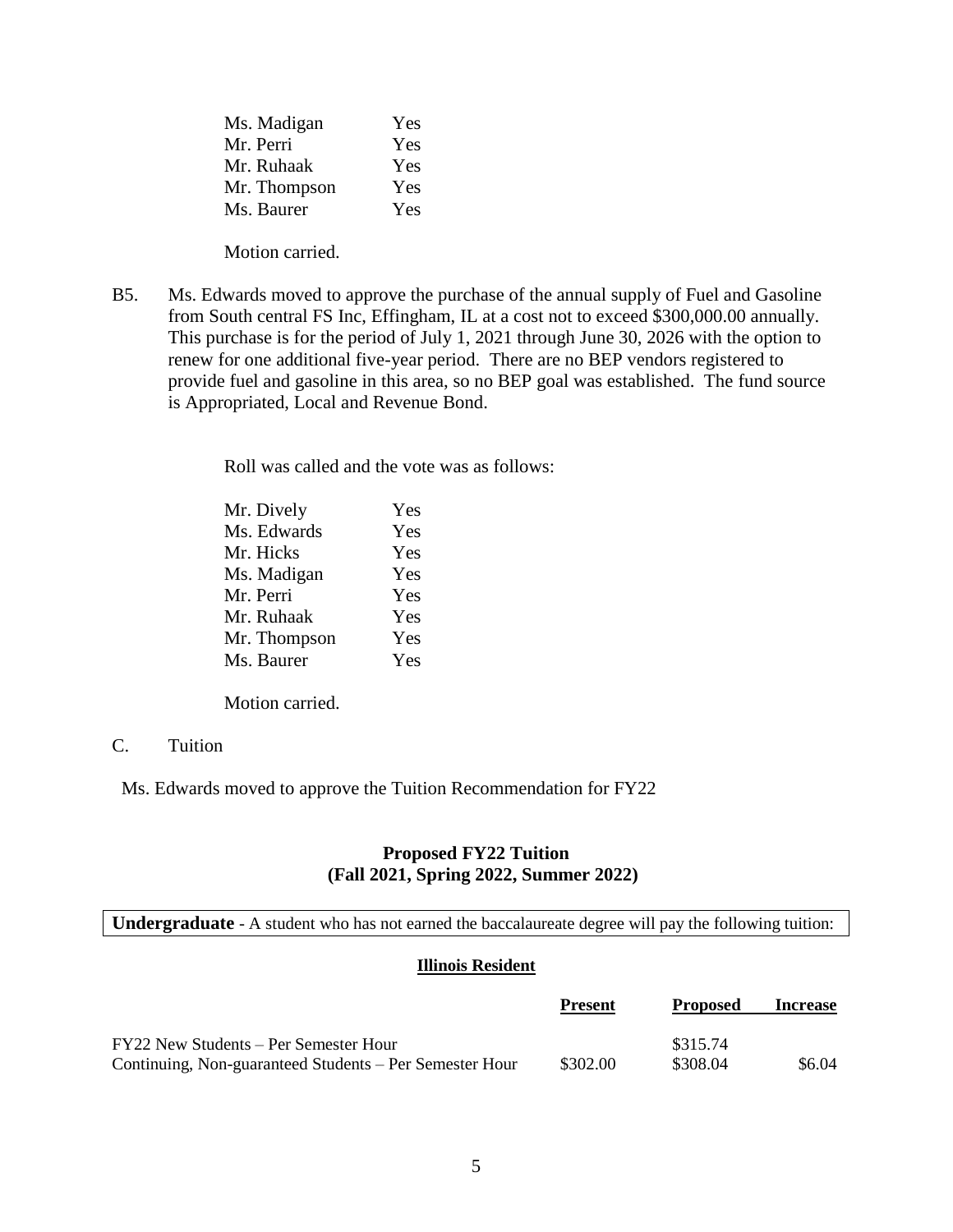Effective FY05, state law (110 ILCS 665/10-120) provides that tuition for new undergraduate Illinois resident students will remain the same for four continuous academic years. The guaranteed tuition rate period is extended for undergraduate degree programs approved by the University for completion in more than four years. The extension is limited to the minimum number of additional semester(s) to complete the program as approved by the University. This list of programs approved by the University for completion in more than four years is maintained by the Provost. In addition, state law limits the tuition increase applied in a continuing resident undergraduate student's fifth and sixth years. Continuing, nonguaranteed students are charged the guaranteed student rate for first fiscal year prior to the current year.

| Previous Resident Rates:                     |          |
|----------------------------------------------|----------|
| FY21 Guaranteed Students – Per Semester Hour | \$308.04 |
| FY20 Guaranteed Students – Per Semester Hour | \$302.00 |
| FY19 Guaranteed Students – Per Semester Hour | \$296.00 |
| FY18 Guaranteed Students – Per Semester Hour | \$292.00 |

#### **Non-Resident**

|                                         | <b>Present</b> | <b>Proposed</b> | <b>Increase</b> |
|-----------------------------------------|----------------|-----------------|-----------------|
| FY22 New Students – Per Semester Hour   |                | \$394.68        |                 |
| Continuing Students – Per Semester Hour | \$385.05       | \$394.68        | \$9.63          |
| Previous Non-Resident Rates:            |                |                 |                 |
| FY21 Students – Per Semester Hour       | \$385.05       |                 |                 |
| FY20 Students – Per Semester Hour       | \$378.00       |                 |                 |
| FY19 Students – Per Semester Hour       | \$370.00       |                 |                 |
| FY18 Students – Per Semester Hour       | \$365.00       |                 |                 |

**Note**—Even with the increases in tuition noted above, EIU remains the school with the lowest total attendance cost (tuition and mandatory fees) in the State of Illinois.

**Graduate -** A post-baccalaureate student will pay the following tuition (regardless of the level of courses in which he/she enrolls):

|                          | <b>Illinois Resident</b> |                |                 |                 |
|--------------------------|--------------------------|----------------|-----------------|-----------------|
|                          |                          | <b>Present</b> | <b>Proposed</b> | <b>Increase</b> |
| <b>Per Semester Hour</b> |                          | \$312.63       | \$320.45        | \$7.82          |
|                          | <b>Non-Resident</b>      |                |                 |                 |
|                          |                          | <b>Present</b> | <b>Proposed</b> | <b>Increase</b> |
| <b>Per Semester Hour</b> |                          | \$750.31       | \$769.07        | \$18.76         |
|                          |                          |                |                 |                 |

Mr. Thompson seconded the motion.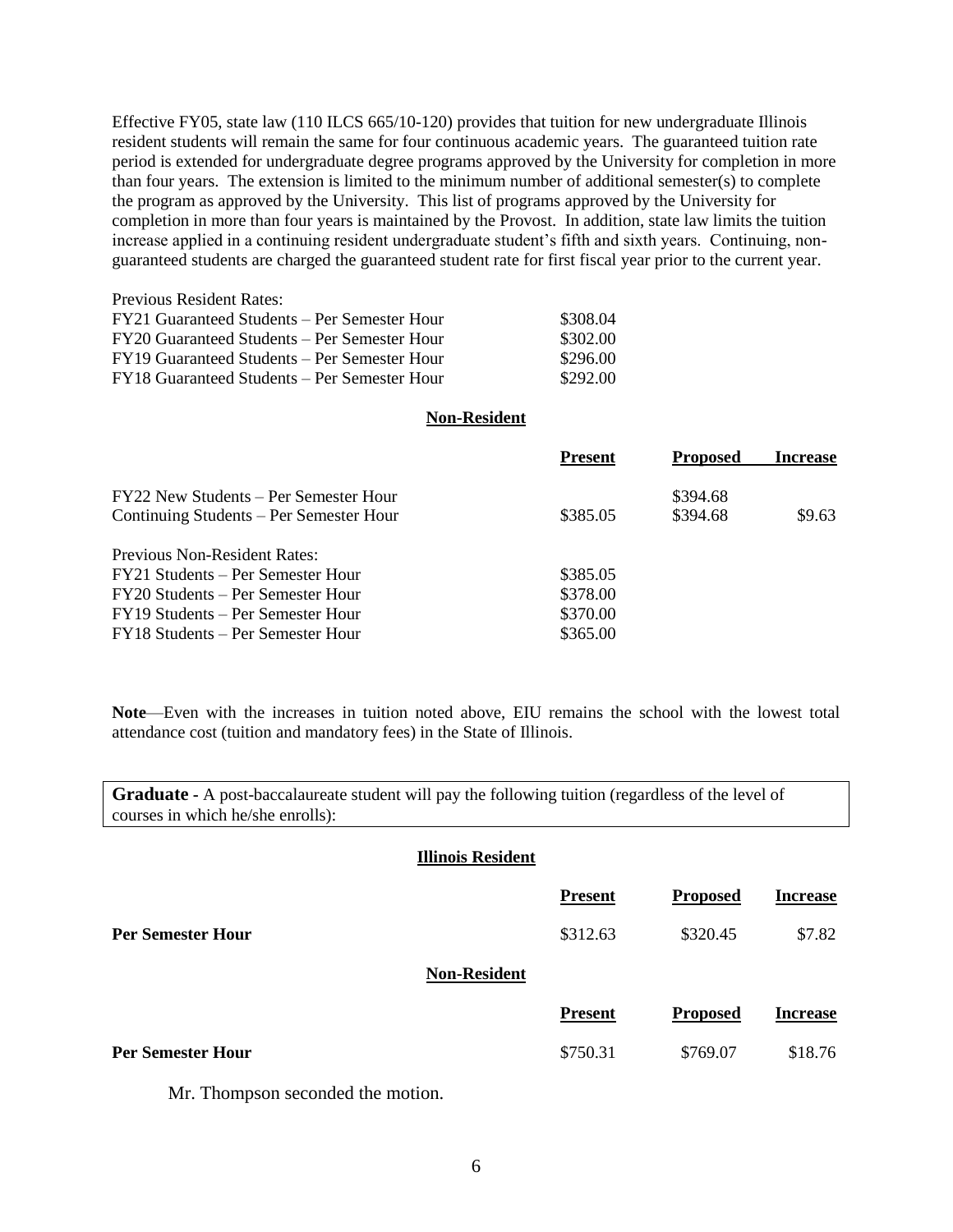Roll was called and the vote was as follows:

| Mr. Dively   | Yes            |
|--------------|----------------|
| Ms. Edwards  | Yes            |
| Mr. Hicks    | Yes            |
| Ms. Madigan  | Yes            |
| Mr. Perri    | N <sub>0</sub> |
| Mr. Ruhaak   | Yes            |
| Mr. Thompson | Yes            |
| Ms. Baurer   | Yes            |
|              |                |

Motion carried.

D. Housing rates for FY22

Mr. Dively moved to approve a 2.8% increase in the Housing/Dining rates for FY22. Ms. Madigan seconded the motion.

Roll was called and the vote was as follows:

| Mr. Dively   | Yes     |
|--------------|---------|
| Ms. Edwards  | Yes     |
| Mr. Hicks    | Yes     |
| Ms. Madigan  | Yes     |
| Mr. Perri    | Abstain |
| Mr. Ruhaak   | Yes     |
| Mr. Thompson | Yes     |
| Ms. Baurer   | Yes     |

Motion carried.

E. Student Fee Adjustments for FY22

Mr. Perri moved to breakout the Athletic Fee from the other fees. Mr. Ruhaak seconded the motion.

| Mr. Dively   | Yes |
|--------------|-----|
| Ms. Edwards  | Yes |
| Mr. Hicks    | No  |
| Ms. Madigan  | Yes |
| Mr. Perri    | Yes |
| Mr. Ruhaak   | Yes |
| Mr. Thompson | Yes |
| Ms. Baurer   | Yes |
|              |     |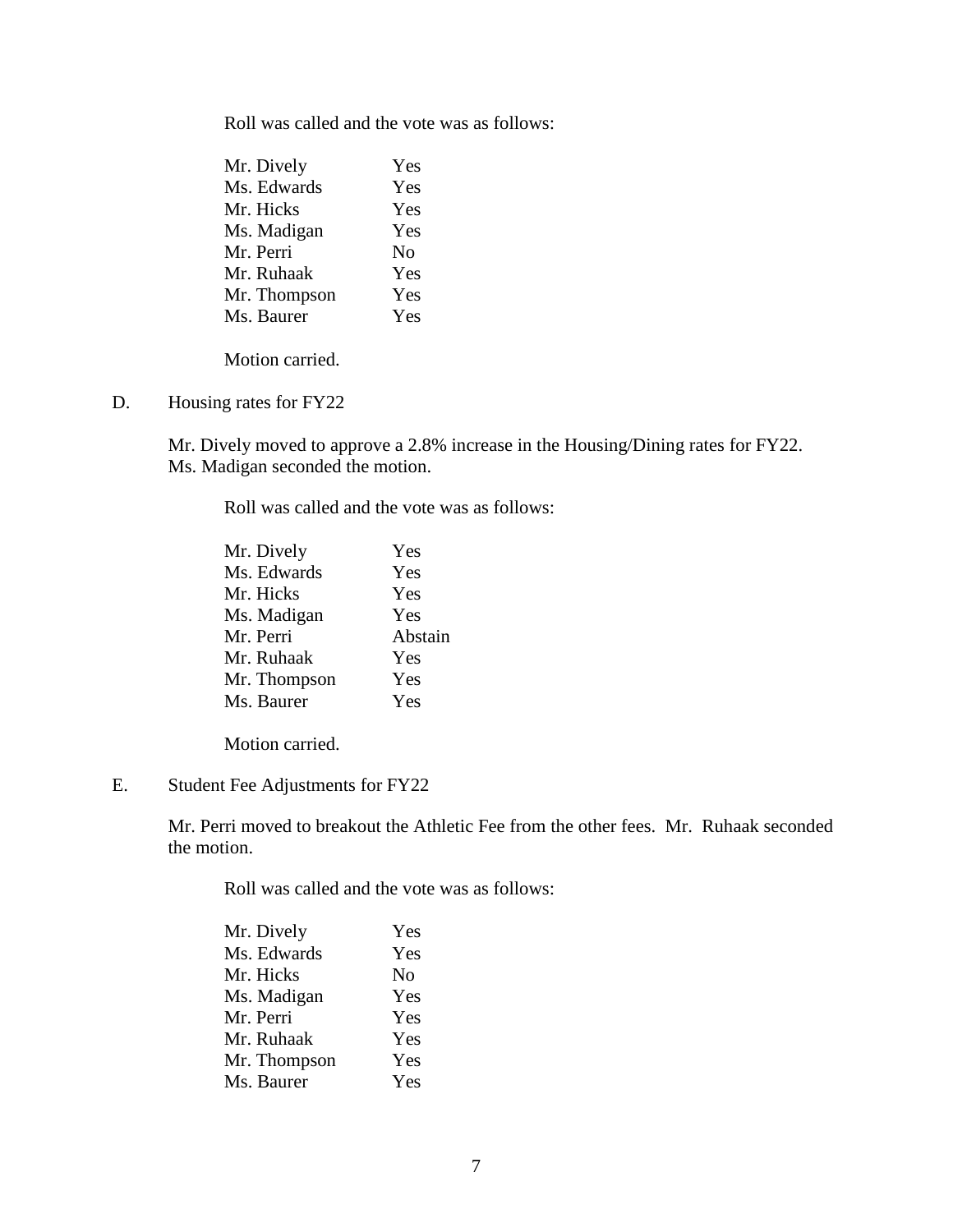Motion carried.

Ms. Edwards moved to approve the following FY22 Student Fee Adjustments: Union/Bond Revenue Fee \$3.96 per semester hour, from \$29.82/semester hour to \$33.78 per semester hour; Lantz/O'Brien Operations Fee \$1.38 per semester hour, from \$\$5.50 per semester hour to \$6.88 per semester hour; Student Recreation Operations Fee \$1.00, from \$6.79 per semester hour to \$\$6.79 per semester hour; and Grant-in-Aid Fee \$1.02 per semester hour, from \$17.05 per semester hour to \$18.07 per semester hour. Mr. Thompson seconded the motion.

Roll was called and the vote was as follows:

| Yes |
|-----|
| Yes |
| Yes |
| Yes |
| Yes |
| Yes |
| Yes |
| Yes |
|     |

Motion carried.

Mr. Hicks moved to approve the Athletic Fee \$0.78 per semester hour from \$13.00 per semester hour to \$13.78 per semester hour. Mr. Dively seconded the motion.

Roll was called and the vote was as follows:

| Mr. Dively   | Yes |
|--------------|-----|
| Ms. Edwards  | Yes |
| Mr. Hicks    | Yes |
| Ms. Madigan  | Yes |
| Mr. Perri    | No  |
| Mr. Ruhaak   | Yes |
| Mr. Thompson | Yes |
| Ms. Baurer   | Yes |
|              |     |

Motion carried

F. Mr. Dively moved to approve the personnel contract for Martin R. Simmons as Head Men's Basketball Coach. Initial term of four years (April 1, 2021-March 30, 2025) with a possible extension of one year (until March 30, 2026) should, in any year of the initial agreement, at the close of the season the team attain the status of top 4 based on OVC Tournament seeding. Annual base salary of \$165,000 with the annual ability to receive additional compensation of up to \$35,000 based on additional revenue generated by Team (non-appropriated funds). Further, there is additional compensation for attaining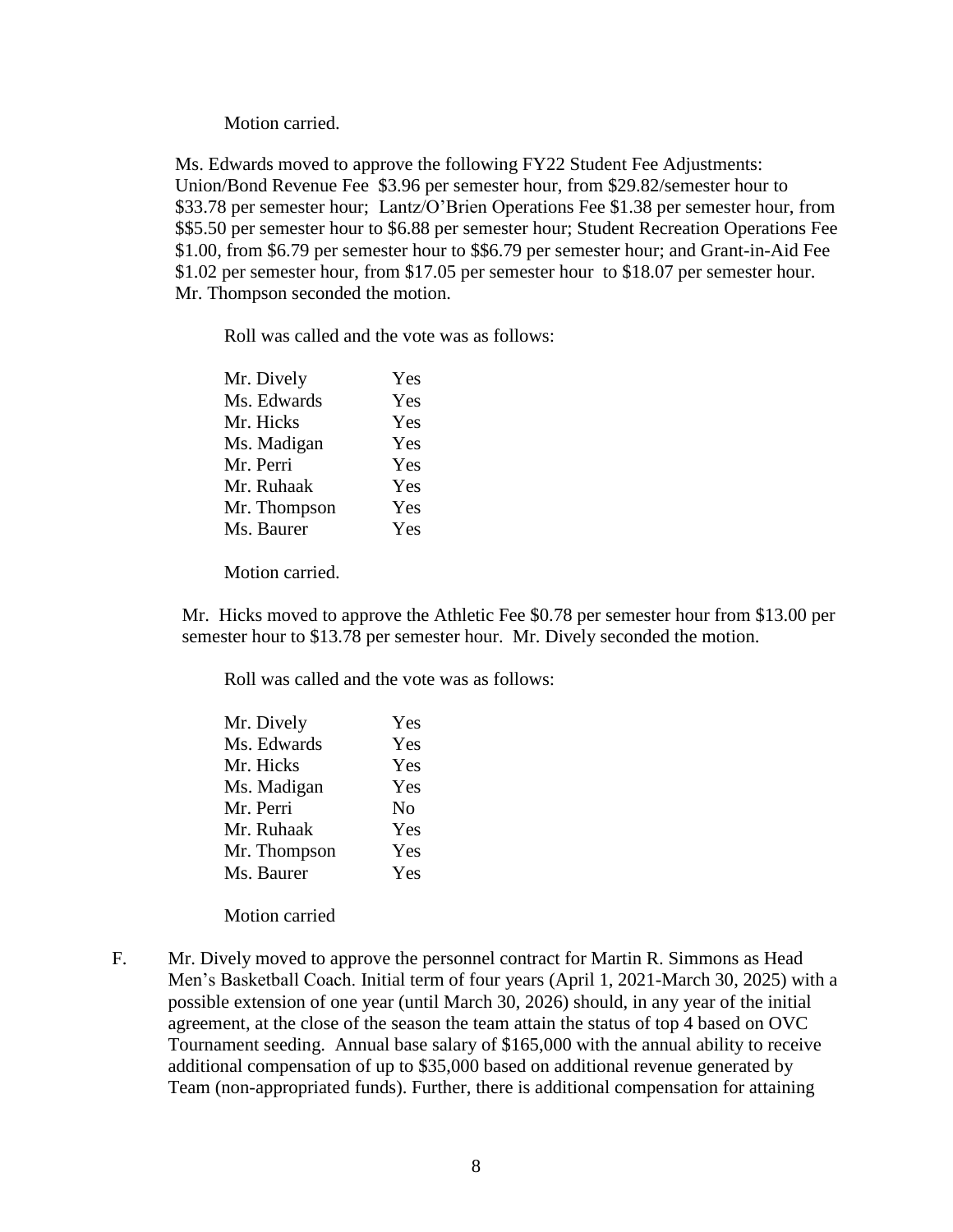certain achievement goals such as Team GPA, APR, championships and coach-of-theyear.

Roll was called and the vote was as follows:

| Mr. Dively   | Yes |
|--------------|-----|
| Ms. Edwards  | Yes |
| Mr. Hicks    | Yes |
| Ms. Madigan  | Yes |
| Mr. Perri    | Yes |
| Mr. Ruhaak   | Yes |
| Mr. Thompson | Yes |
| Ms. Baurer   | Yes |
|              |     |

Motion carried.

### G. Ms. Madigan moved to approve the Deferred Compensation Plan

The State Universities Retirement System under the Illinois Pension Code, 40 ILCS 5/15- 202, is required to establish a voluntary deferred compensation plan under IRS Code Section 457 (b) for all university employees. Under the Pension Code, the University is required to offer the plan and to allow its employees to participate in the plan. The plan is funded by elective employee deferrals, and, if elected by the employer, discretionary employer contributions. At this time, the University does not plan to offer any discretionary employer contributions. An employee can contribute up to the limit established by the IRS annually. In 2020, an employee, under the age of 50, can contribute up to \$19,500 to the plan. Employees that are age 50 and above can contribute the normal deferral plus catch-up contributions. The plan becomes effective July 1, 2021.

In order to establish the Plan the University must have the following resolution adopted by its Board of Trustees.

### **Resolution to Adopt Plan**

Whereas, the State Universities Retirement System Deferred Compensation Plan ("Plan") is an eligible deferred compensation plan under Section 457(b) of the Internal Revenue ("Code") established and administered by the State Universities Retirement System ("System") pursuant to Section 15-202 of the Illinois Pension Code, 40 ILCS 5 et seq.;

Whereas, the Plan is funded by elective deferral, and if elected by the Employer in the Employer Participation Agreement, discretionary employer contribution;

Whereas, contributions to the Plan are held in trust by SURS as Trustee pursuant to the State Universities Retirement System Master Trust Agreement ("Trust Agreement") and are invested in investment options selected and monitored by SURS;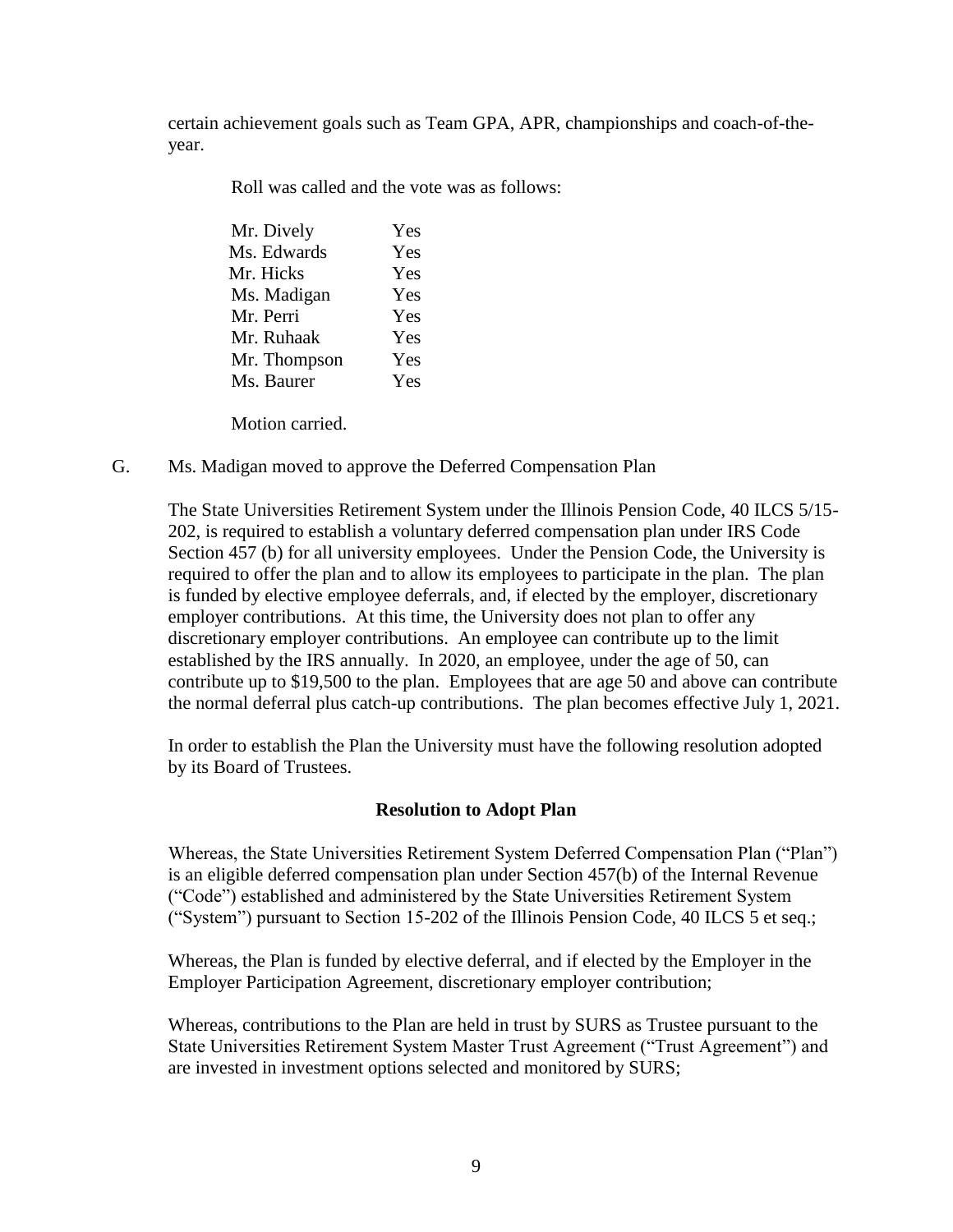Whereas, SURS has contracted with certain service providers ("Service Providers") to administer the Plan in accordance with its written terms and applicable law;

Whereas, Section 15-202 of the Illinois Pension Code, 40 ILCS 5, et seq., and Section 2.02(v) of the Plan provide that an employer that is subject to Article 15 of the Illinois Pension Code and that is an eligible employer within the meaning of Code Section  $457(e)(1)(A)$  offer the Plan to its eligible employees;

Whereas, the Employer is an employer subject to Article 15 of the Illinois Pension Code, and is an eligible employer within the meaning of Code Section  $457(e)(1)(A)$ ; and

Whereas, the Employer has reviewed the Plan, is authorized by law to adopt this Resolution, and is concurrently executing an Employer Participation Agreement for the Plan, which shall constitute a part of the written terms of the Plan.

Now therefore the governing body of the Employer hereby resolves:

Section 1. The Employer adopts the Plan for the benefit of its eligible employees, including the Employer Participation Agreement which is attached hereto and made a part of this Resolution.

Section 2. The Employer agrees to abide by the terms of the Plan and the Trust Agreement, Including amendments to the Plan and the Trust Agreement, and all applicable provisions of the Code, the Illinois Pension Code, and other applicable law.

Section 3. The Employer agrees to enroll only those individuals who are employees, as defined in Section 15-107 of the Illinois Pension Code, of the Employer. An employee does not include an individual who is a leased employee under Code Section 414(n)(2).

Section 4. The Employer acknowledges that all assets held in connection with the Plan, including all contributions to the Plan, all property and rights acquired or purchased with such amounts and all income attributable to such amounts, property or rights shall be held in the Trust for the exclusive benefit of participants and their beneficiaries under the Plan. No part of the assets and income of the Plan shall be used for, or diverted to, purposes other than for the exclusive benefit of participants and their beneficiaries and for defraying reasonable expenses of the Plan. All contributions to the Plan shall be held, managed, invested and distributed as part of the Trust in accordance with the provisions of the Plan. All benefits under the Plan shall be distributed solely from the Trust pursuant to the terms of the Plan.

Section 5. This Resolution and an Employer Participation Agreement shall be submitted to SURS. SURS shall determine whether the Resolution and the Employer Participation Agreement comply with the Plan, and, if they do, shall provide appropriate forms to the Employer to implement employee participation in the Plan. SURS may refuse to approve a Resolution and/or an Employer Participation Agreement from an employer that does not have state statutory authority to participate in the Plan. The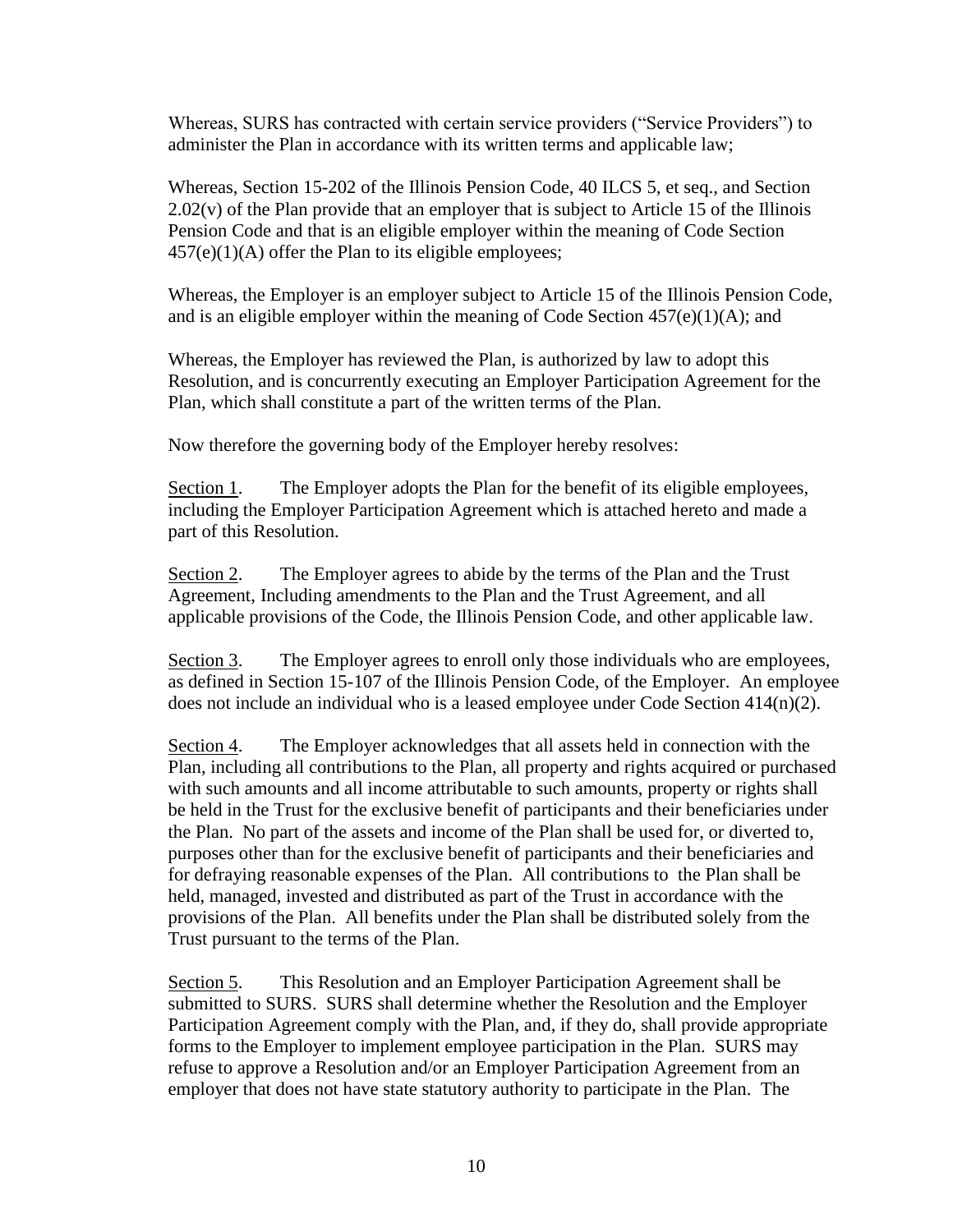Employer hereby acknowledges that it is responsible for assuring that this Resolution and the Employer Participation Agreement are adopted and executed in accordance with the requirements of applicable law.

Adopted by the Employer as of the date set forth below in accordance with applicable law.

Mr. Thompson seconded the motion.

Roll was called and the vote was as follows:

| Yes |
|-----|
| Yes |
| Yes |
| Yes |
| Yes |
| Yes |
| Yes |
| Yes |
|     |

Motion carried.

H. Tenure Recommendations

Ms. Edwards moved to award tenure to the following individuals effective with the 2021- 2022 academic year:

- Holly Farley, Assistant Professor & Interim Chair, School of Nursing
- Gabriel Grant, Assistant Professor, School of Technology
- Cliff Karnes, Assistant Professor & Chair, Department of Educational Leadership
- Heidi Ramrattan, Assistant Professor, Department of Communication Disorders and **Sciences**
- Jennifer L. Stevens, Assistant Professor, Department of Sociology, Anthropology & Criminology
- Nan Wang, Assistant Professor, School of Business

| Mr. Dively   | Yes |
|--------------|-----|
| Ms. Edwards  | Yes |
| Mr. Hicks    | Yes |
| Ms. Madigan  | Yes |
| Mr. Ruhaak   | Yes |
| Mr. Thompson | Yes |
| Ms. Baurer   | Yes |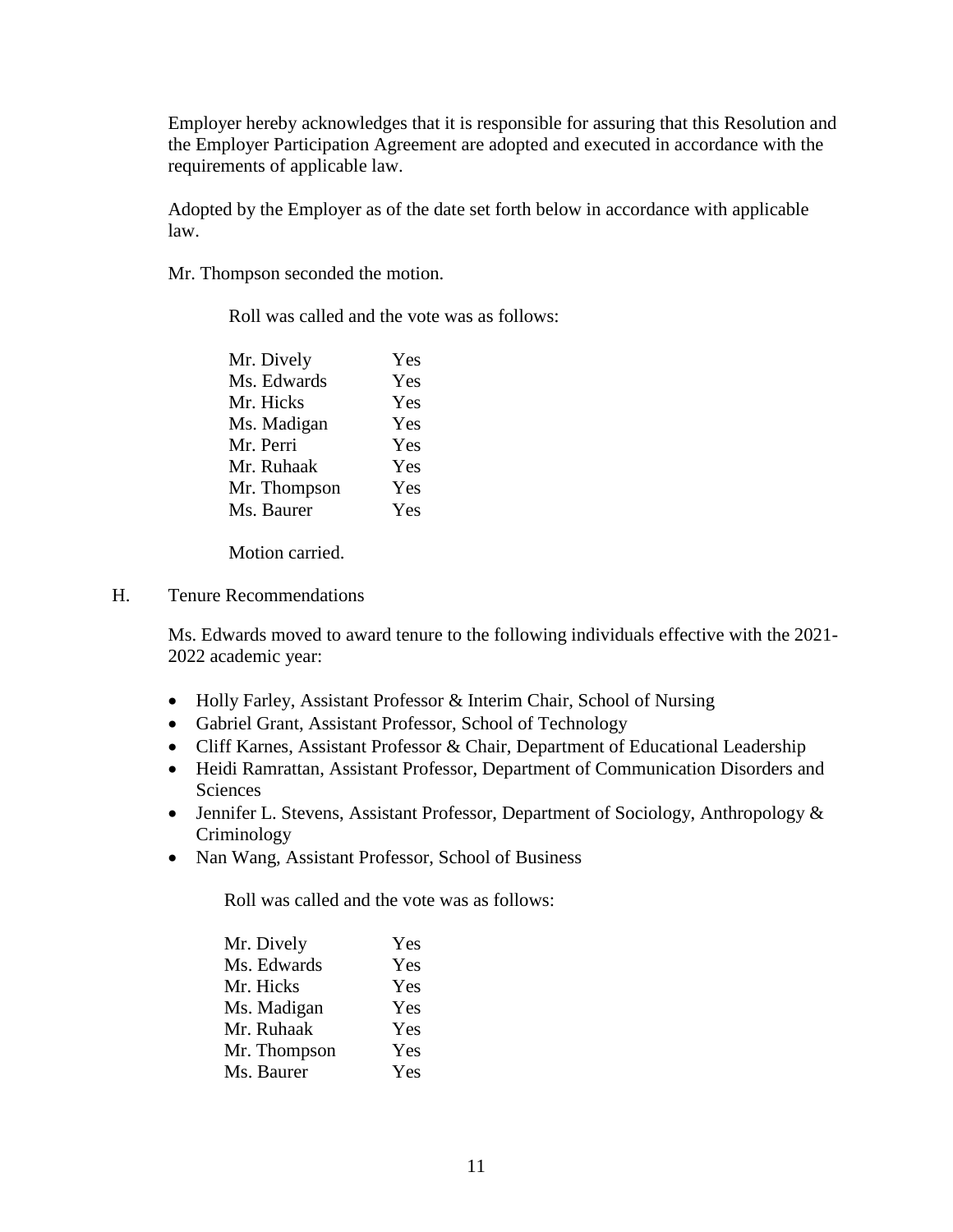Motion carried.

I. Ms. Edwards moved to approve the Teamsters Local #26 Successor Agreement. Teamsters ratified a one-year agreement on March 4, 2021. There are approximately twelve members. The agreement is effective July 1, 2020 through June 30, 2021. The total cost of the agreement is \$8,059.

Roll was called and the vote was as follows:

| Yes |
|-----|
| Yes |
| Yes |
| Yes |
| Yes |
| Yes |
| Yes |
| Yes |
|     |

Motion carried.

J. Ms. McLaughlin conducted the election of officers for the Board of Trustees 2021-2022 term.

Ms. Baurer nominated Ms. Madigan for Chairperson. Ms. Madigan was elected Chairperson by secret ballot.

Ms. Madigan nominated Mr. P. J. Thompson for Vice Chairperson.

Roll was called and the vote was as follows:

| Mr. Dively   | Yes     |
|--------------|---------|
| Ms. Edwards  | Yes     |
| Mr. Hicks    | Yes     |
| Ms. Madigan  | Yes     |
| Mr. Perri    | Abstain |
| Mr. Ruhaak   | Yes     |
| Mr. Thompson | Yes     |
| Ms. Baurer   | Yes     |
|              |         |

Mr. Thompson was elected Vice Chairperson.

Ms. Baurer nominated Ms. Edwards for Secretary; Ms. Edwards was elected Secretary by secret ballot.

Ms. Madigan nominated Ms. Baurer for Member Pro Tem.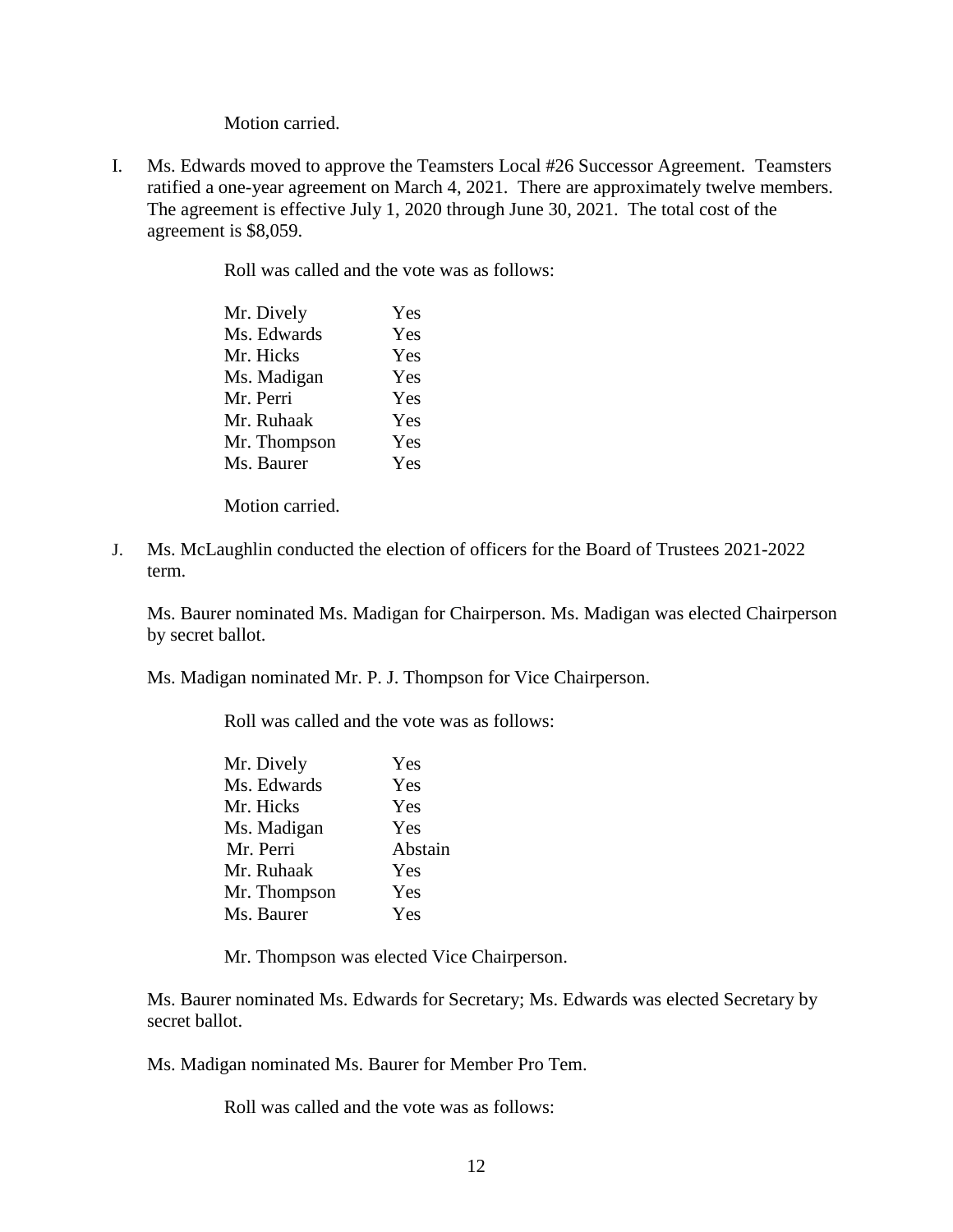| Mr. Dively   | Yes     |
|--------------|---------|
| Ms. Edwards  | Yes     |
| Mr. Hicks    | Yes     |
| Ms. Madigan  | Yes     |
| Mr. Perri    | Abstain |
| Mr. Ruhaak   | Yes     |
| Mr. Thompson | Yes     |
| Ms. Baurer   | Abstain |

Ms. Baurer was elected Member Pro-tem.

## **Information Items**

## **President's Report**

Dr. Glassman welcomed the trustees back to campus. He thanked the staff of the Doudna, WEIU, ITS, and the Union for allowing us to be able to live stream the Board meetings, and the staff, students, and faculty for meeting the challenges of the pandemic. Dr. Glassman also thanked Chair Baurer for being an incredible partner over the past two years in her role as Chair, and he also thanked Joyce Madigan who has been involved in a lot of discussions as Vice Chair. You have been tremendous.

## Facilities Report

Vice President Sean Reeder provided a facilities project update:

- Nursing on schedule with Phase 2; funding provided through a generous gift;
- McAfee several projects and progress is being made; funding from CCDB;
- Booth Library Center for Student Innovations is complete;
- Housing several projects in the residence halls, Greek Court, and University Apartments;
- Athletics victory suite and the new score board are complete, moving forward with signage;
- Life Science building has a project budget of \$7.4M;
- New Science Building the budget is \$118,836,500;
- The Illinois Innovation Network which is a building addition to CENCERE with a budget of \$1M;
- Steam tunnel & boiler repairs a budget of \$7.47M from CDB for emergency repairs; and
- Booth Library steps repair budget of \$250,000.

# Award Winning Undergraduate Finance Portfolio Team

Dr. Crystal Lin is the instructor for this class, Applied Securities Analysis. The EIUF Endowment started the portfolio with \$100,000 cash contribution in 2003 and \$200,000 was added in 2016. As of December 31, 2020, the portfolio value was \$714,545. The Mission of the class is to prepare current EIU students for the investment industry, attract prospective students that are interested in an investment career, and connect alumni in the investment community.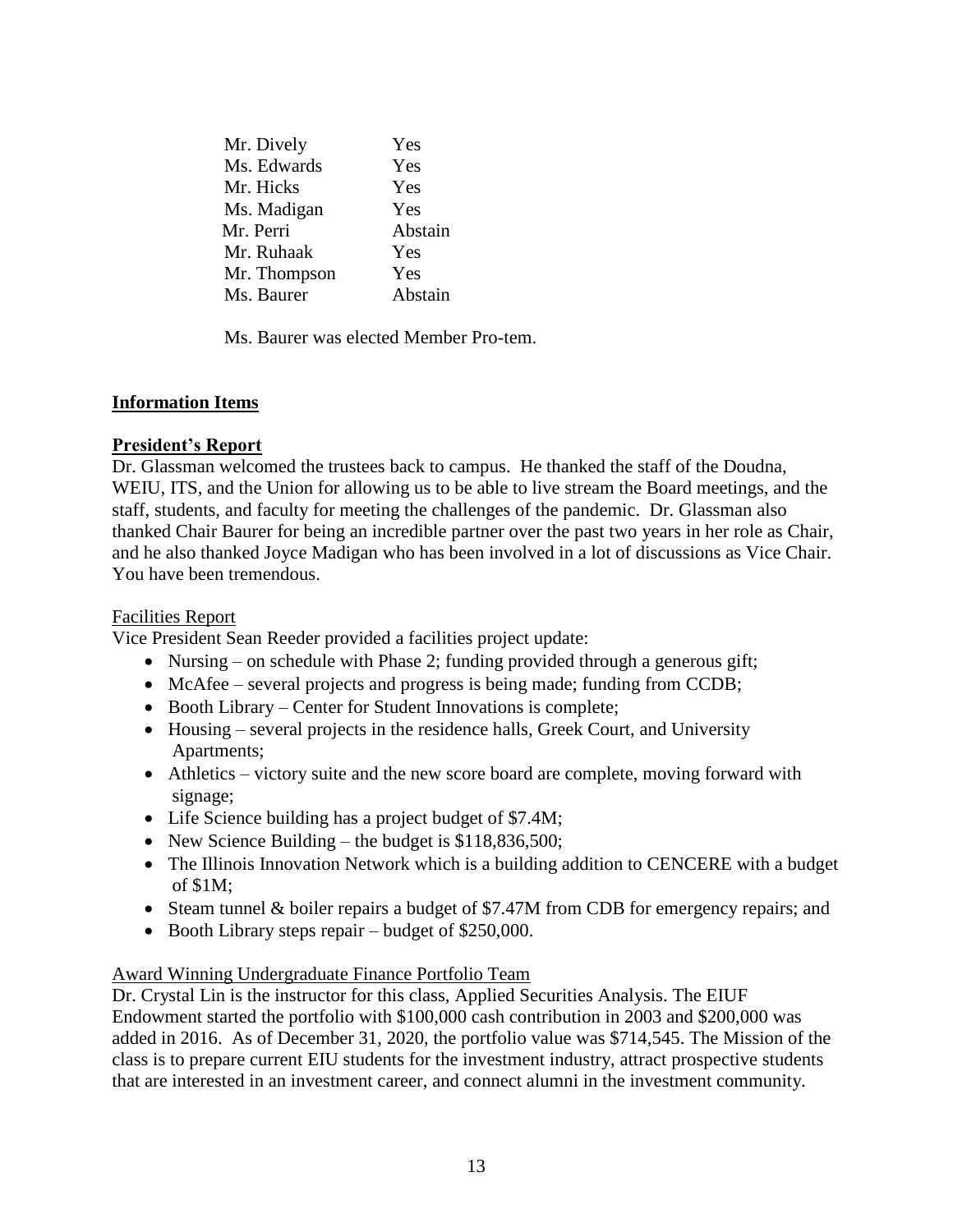The portfolio management: Students follow current stock holdings and make buy/hold/sell recommendations; Each student is required to propose a new stock for the class to consider purchasing; Stock ideas are generated by students; Students research on their stocks; and Students vote to take trading actions. The core values for the class are discipline, diligence, and risk-taking. Each student in the presentation talked about the class and the impact it has had on him individually.

## **Reports from Constituencies**

## Faculty Senate – Dr. Don Holley

The Faculty Senate met six times since the January meeting. Some of the highlights and accomplishments of the Senate include: Guest visits by Sean Reeder, Vice President for Business Affairs, Dr. Laretta Henderson, Dean of the College of Education, Dr. Barbara Bonnekesson, Dean of the College of Arts and Sciences, the Think Tank Committee, and Ken Wetstein and Angie Campbell from the committee to consider whether or not to rename Douglas Hall. The Chair of CAA introduced a plan to restructure the Grade Appeal process. Currently there is a committee of six faculty from each college and they seldom met. The new plan would have one committee with 12 faculty representing all colleges and would meet regularly. The Senate disbanded the Budget Ad Hoc Committee, and they worked on a number of proposals, such as the Residency Requirement for serving on the Faculty Senate. Todd Bruns was elected Chair of the Faculty Senate for the next year.

### Staff Senate – Peggy Brown

This year has been difficult for staff working hard on morale. In the past there was a Blue BQ for faculty and staff and Dr. Glassman hosted a picnic in the spring – everything has been derailed. During this time the Staff Senate is working on the Shout Out Programs. The nonnegotiating employees received a 1% pay raise. The Graduate Assistants will be getting \$12/hour (minimum wage) in September. The Staff Senate is advocating for the staff who do not make \$12/hour to get the minimum wage increase in September rather than next January.

### Student Government – Noor-UI-Haash Khamisami

The Student Government hosted several virtual events due to COVID, including events on Sexual Assault Awareness, SECAS, and Bingo with President Glassman. We revised the Student Action Team, approved several resolutions regarding the fee increase items on the agenda today, and we were able to conduct a successful election. Noor introduced the four new officers for next year.

| Vendor                 | <b>Type of Purchase</b> | <b>Bids</b> | <b>Amount</b> |
|------------------------|-------------------------|-------------|---------------|
| Sage Publications Inc. | <b>Textbooks</b>        | (A)         | \$110,000     |
| MacMillan Holdings LLC | <b>Textbooks</b>        | (B)         | \$200,000     |
| WW Norton and Co.      | <b>Textbooks</b>        | (C)         | \$125,000     |
| McGraw-Hill            | <b>Textbooks</b>        | (D)         | \$400,000     |
| Cengage Learning       | <b>Textbooks</b>        | (E)         | \$400,000     |

## **Summary of Purchases \$100,000 - \$249,999**